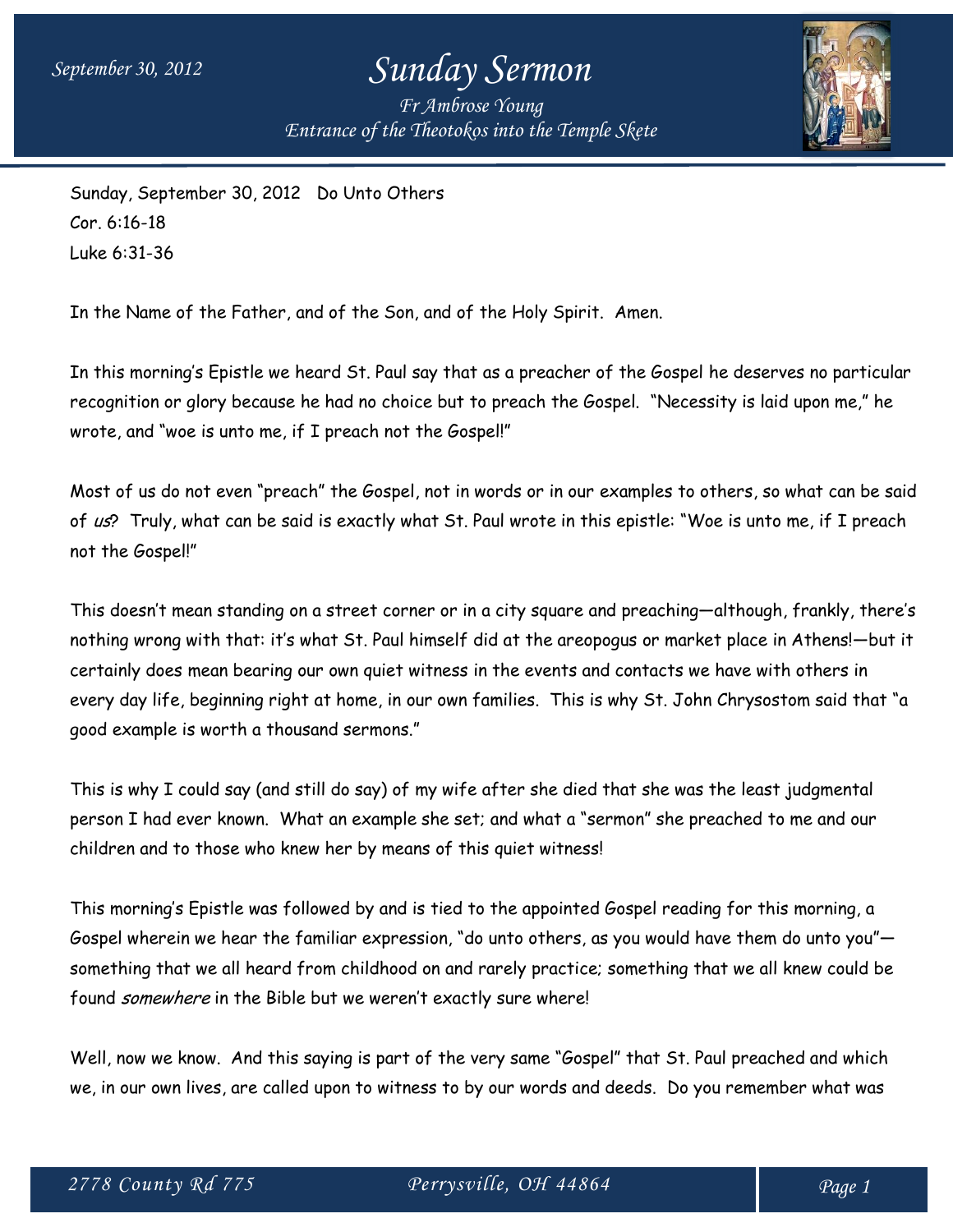## *September 30, 2012 Sunday Sermon*

*Fr Ambrose Young Entrance of the Theotokos into the Temple Skete*



said in last week's sermon, that we are all called upon to obey the Lord? Well, this is where it starts, with "do unto others, as you would have them do unto you."

Not surprisingly the Lord then continued in this Gospel to instruct as follows: "Love your enemies, do good, and lend, hoping for nothing in return; and your reward will be great, and you will be sons of the Most High. For He is kind to the unthankful and evil."

Now, we all know that it's impossible to have warm *feelings* towards our enemies, our critics, those who make difficulties for us or who slander us, and hurt our feelings. So Christ was clearly not talking about emotions when He ordered us to love our enemies. He was talking about actions, about behavior, and He made this clear when he added that God the Father "is kind to the unthankful and evil."

Jesus was saying that if His Heavenly Father could continue to be kind and tolerant to sinners here on earth, how can we do otherwise ourselves?! And so He concludes: "Therefore be merciful, just as your Father also is merciful."

This statement is echoed in so many different ways all throughout the New Testament. For example when we pray The Lord's Prayer and say, "Forgive us our trespasses as we forgive those who trespass against us." In other words, we ask to be forgiven for our sins to the same degree that we have been forgiving of others. Now, this is very sobering, brothers and sisters, and should strike us as more than a little frightening, for how often do we say The Lord's Prayer and just sort of skim right over that sentence as though it didn't apply to us or as though we are in fact—when we are NOT, in fact—forgiving of others.

How so? How are we not forgiving?

Whenever we remember the wrongs that others have done against us, ruminate upon them, and especially when we repeat those wrongs to others--then we betray the fact that we have hardened, cold, and unforgiving hearts and memories. And we may be sure that the Lord has not, is not, and will not be forgiving of our sins.